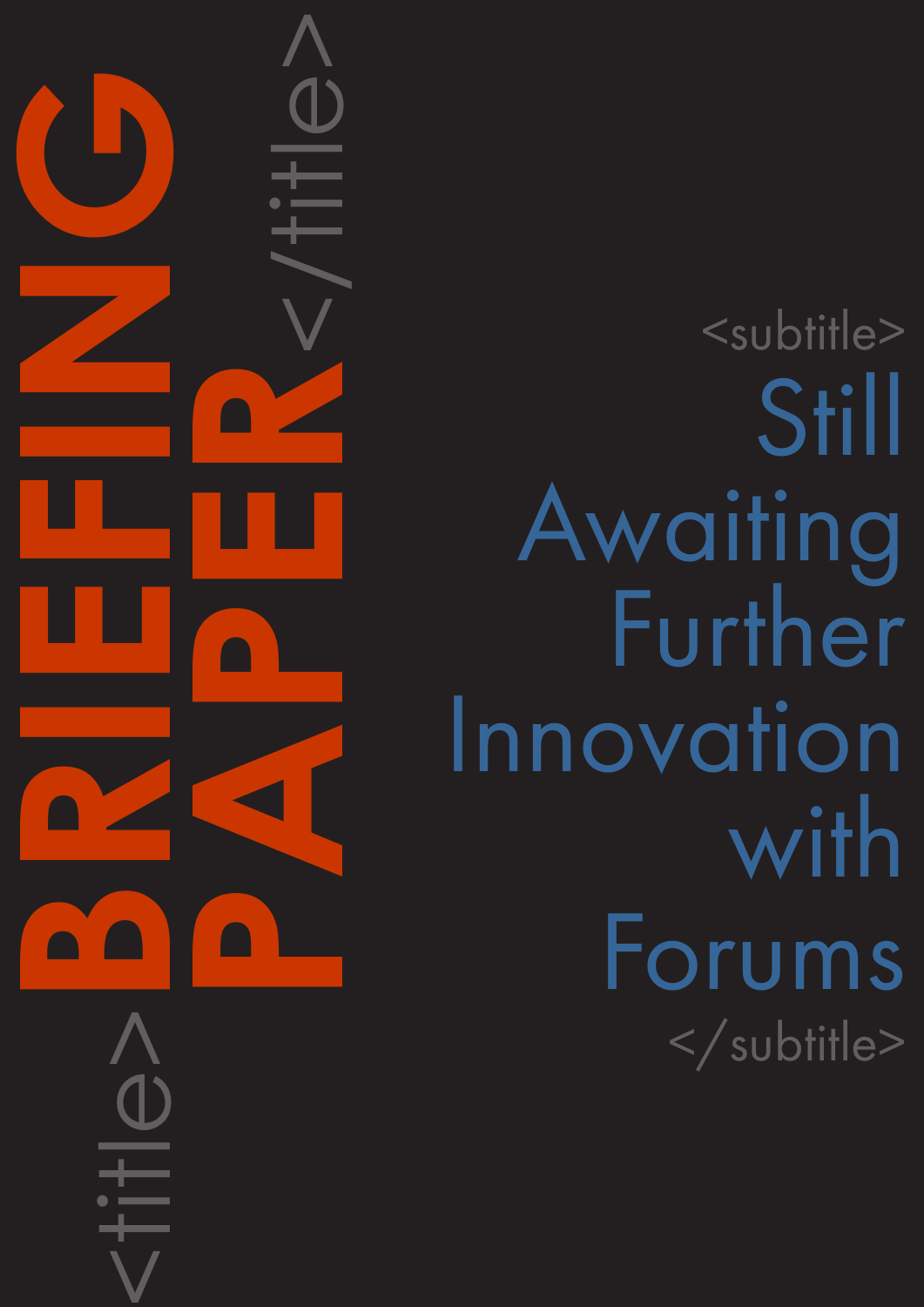### CAPDM Ltd. CAPDM Ltd.

 $A$ bout Us Every virtual learning environment (VLE) provides forum or discussion board support. Unfortunately, the resulting forums rarely develop into well ordered, well established dialogues, capable of meeting the educational needs for all of the participants. In some well publicised failure cases, student cohorts simply abandon them and setup their own elsewhere using Facebook, Twitter or Google+ which offer further benefits such as mobile support, just-in-time loading of content and sleek aesthetics. In other cases, it may be worse if students don't abandon them, and waste too much time and effort trawling through numerous, extensive and disorganised message collections for poor reward.

> There are many reasons for poor performance with forums, and in general they relate to how well they are setup, managed and used. However some relate to how capable the forums system is, and in turn how well it can support the individual teaching and learning processes that the surrounding VLE must frame.

> This briefing paper will home in on the fitness-for-purpose of today's forums systems, and in particular a small number of issues that today's forum systems just do not address. It will also attempt to identify why this is, and offer possible solutions many of which are yet to be implemented.

In the past six years since this briefing paper was first written, integration of some discussion forum systems has got much easier with new independent Web services such as Muut offering embed capabilities, meaning you don't need to download a package and upload it to your own web host. However, this comes at the cost of maintaining your conversations in a third party-site, outside your own managed learning environment.

Other new forums systems such as Discourse offer more educationally optimised features such as anonymous posting and support for bigger blocks of text than most social medial platforms, helping to support deeper, more meaningful educational conversations. However Discourse isn't embeddable in current VLE systems, so users still have to go to a separate forums component or service to record their contributions in that context.

This is a bit like a combination of the features of [Skype](http://www.skype.com/) within a forums system like [phpBB.](https://www.phpbb.com/) The closest attempt so far has been the [Apache Wave](http://en.wikipedia.org/wiki/Apache_Wave) project which worked well for small groups of collaborative workers, but failed to take off more widely.

In short, VLEs still don't do what our personal computing environments do, and vice versa. We are still awaiting a better integration of these information technology services and components. Come back again in another 6 years.

To achieve real integration, forums should be a defined part of a course structure or, in CAPDM design terms, a course component 'onion'. When using a standalone forums system it becomes difficult to structure discussions within the context of an ongoing course. A student can be distracted by all the other forums available and would need to self-navigate to the appropriate discussion.

Issue #4 Presentation and access

With an integrated system, the student stays within the VLE course specific pages and the forum just becomes a part of their workflow.

Arguably a student's view of a course should be a simple set of instructions (a workflow), around which are built in all the content and tools you need at each point. The environment then services the workflow, rather than having the workflow hosted in the environment.

Forums are stuck at the asynchronous end of this spectrum of messaging. Better might be a semi-synchronous debate when the student actually learns on-line. They may be in a learning context at a particular point in time, or have the need to be in one, but they need to resolve any problems or questions they have when they arise (today, this afternoon or whenever). The answer is not to be fully synchronous as this is often too distracting and stressful. However, being fully asynchronous is not the best option either, as there is no confidence that messages won't languish. The half-way house of committed semi-synchronous, where a group of learners can commit to a debate this afternoon (or whenever) at their asynchronous convenience seems best. For this to be effective, students need to be able to control:

- the publication of their presence;
- notification of message contributions:
- to have fast rapid re-entry to the debating context.

Forum debates should be either in an 'open' or a 'FAQ' state. Open means they are regularly visited, and hence worthwhile contributing to and managing – this definition is key for this context. FAQ means they have been digested and turned into a useful reference. There should be no other state. Obviously, just as an open forum may be closed and reduced to become an FAQ one, there is always the potential of opening up an FAQ list to turn it back into an Open forum.

Finer control over how forums are presented and accessed is therefore needed. Rather than having a standalone forums system providing access to all forums in one go, the VLE should provide a more context-dependent access. For example, only accessing course-specific forums when inside the course pages within the VLE. This sounds an obvious requirement, but the context-dependency can be quite intricate.

Issue #2 Personal workflows

## Issue #1 Integration of service components

Issue #3 The synchronous/ asynchronous messaging spectrum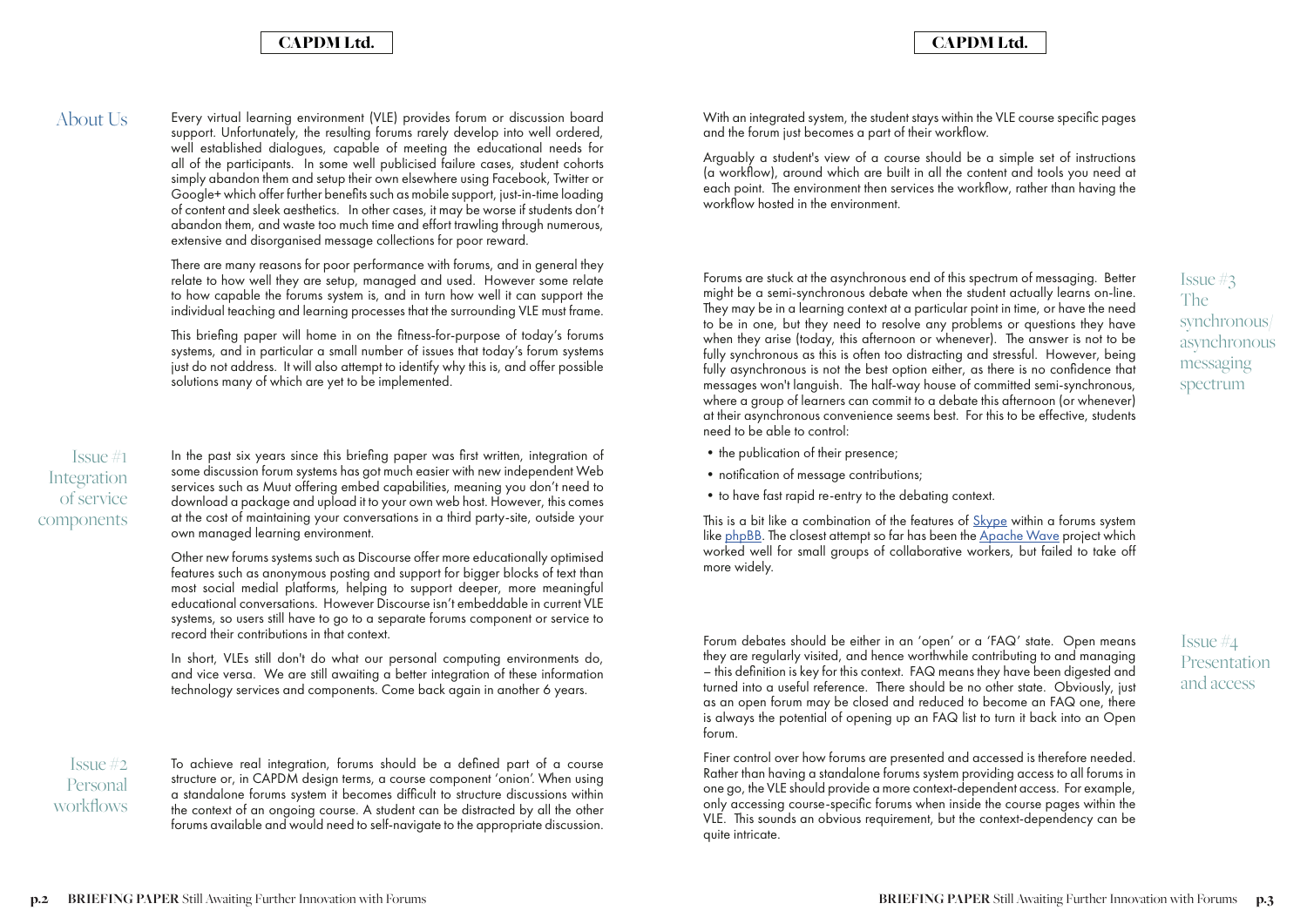#### CAPDM Ltd. CAPDM Ltd.

Issue #5 Part of a domain of content

It may also be desirable to have a contribution-driven access policy, e.g. to support a [Delphi process](http://www.iit.edu/~it/delphi.html) – a research process which involves encouraging respondents to thinking laterally and conceptualise while structuring their contributions through a number of stages. Once students make their contribution, only then can they progress to the next stage and see other's contributions. Everybody must contribute and all contributions count, though they may be of specific form such as doing ten content 'searches' first before being able to contribute to a message.

How well does your current forums system exploit the benefits of structuring debate?

Forums should be a good way for students, and other users, to make effective use of a Domain of content. For example, adding a hyperlink into a specific context (perhaps into a relevant section of a core text) is a good example of adding value to a message. However, doing this ten times, augmented by a few paragraphs around the links, gives students an ability to publish their own 'paths' through the content domain.

Going further, simply referencing any learning object (e.g. a diagram, Flash object, or applet) from within a forums message opens up the ability to selfpublish using the content assets of the Domain. This 'empowers the students' who otherwise have to take what they are given in a published domain or programmed unit. Sounds simple (and it is) but how do the students find the reference to the content item? In rich, managed content domains, with good meta-data and resource discovery tools, this becomes eminently possible. This effort should also potentially be part of an overall student activity report, allowing tutors access to a ready summary showing which students have posted what messages.

Forums need more metadata. Contributed content could be digested and then labelled with value for certain contexts by any user. "This is a key point", or "this is high priority", or "this is a misconception" or "this is erroneous" are all valid labels that could significantly improve the painfully serial process of trawling through forums looking for nuggets of value.

All of this requires rich and easy linking. By integrating forums more closely with the content it becomes possible to allow messages to reference other parts of the VLE, including its content, in a natural way. A student could post a link to

Issue #6 Meta-data and linking<sup>1</sup>

\_\_\_\_\_\_\_\_\_\_\_\_\_\_\_\_\_

a specific part of an on-line workbook. This also works the other way – the workbook could link to a forum, and a question (or its answer) could link to the relevant section of the course materials.

Again, this sounds simple and obvious, but it requires a content and systems infrastructure that is rich in meta-data, coupled with a high level of flexibility and integration, to put this functionality in place.

This is becoming more evident as new versions of VLEs roll out new features such as file attachments to forums messages. However, as far as we know, none yet offer a single integrated system that can provide a shared link mechanism that supports general usage within the VLE – all content and features. When one does come along, it is likely to want to take exclusive control of all of your content again, so watch out!

[Jag Singh](https://www.jsingh.com/) co-founded [MessageSpace,](https://www.messagespace.co.uk/) the UK's first digital political advertising agency and built the technology stack for it ground-up. He also sees a convergence in the features and functionality provided by forums and blogs.

"A number of power-bloggers are beginning to create communities (forums) around their blogs [\(TechCrunch](http://www.techcrunch.com/) etc.), and some political megasites [\(Kos,](http://www.dailykos.com/) et al.) can already be considered forums that resemble blogs."

Other contributors to MessageSpace find that posts start like 'regular' blogs, but often take on a very different feel after a dozen or so comments as they morph into something more akin to forum posts, and become increasingly unwieldy to follow and read as a result.

In the emerging "[Web 2.0"](http://en.wikipedia.org/wiki/Web_2.0) world of improved communication, information sharing and collaboration that we increasingly live in, forums systems feel 'old hat', and somewhat bypassed by today's popular social media platforms.

Your forums systems may do all of these things for you, in which case write and tell us what you are using. However, for the general masses out there, forums are a bit restrictive when it comes to supporting learning.

The next generation of VLEs will have to blur the feature boundaries of today's system components, if they are going to be able to successfully support the evolving needs of educators. In the future, VLEs need to allow educators to model different types of discussion, as well as to conduct and facilitate good quality educational dialogue online.

Issue #7 Feature convergence

**Conclusion** 

<sup>&</sup>lt;sup>1</sup> "Linking is Power": James Hendler on the Semantic Web